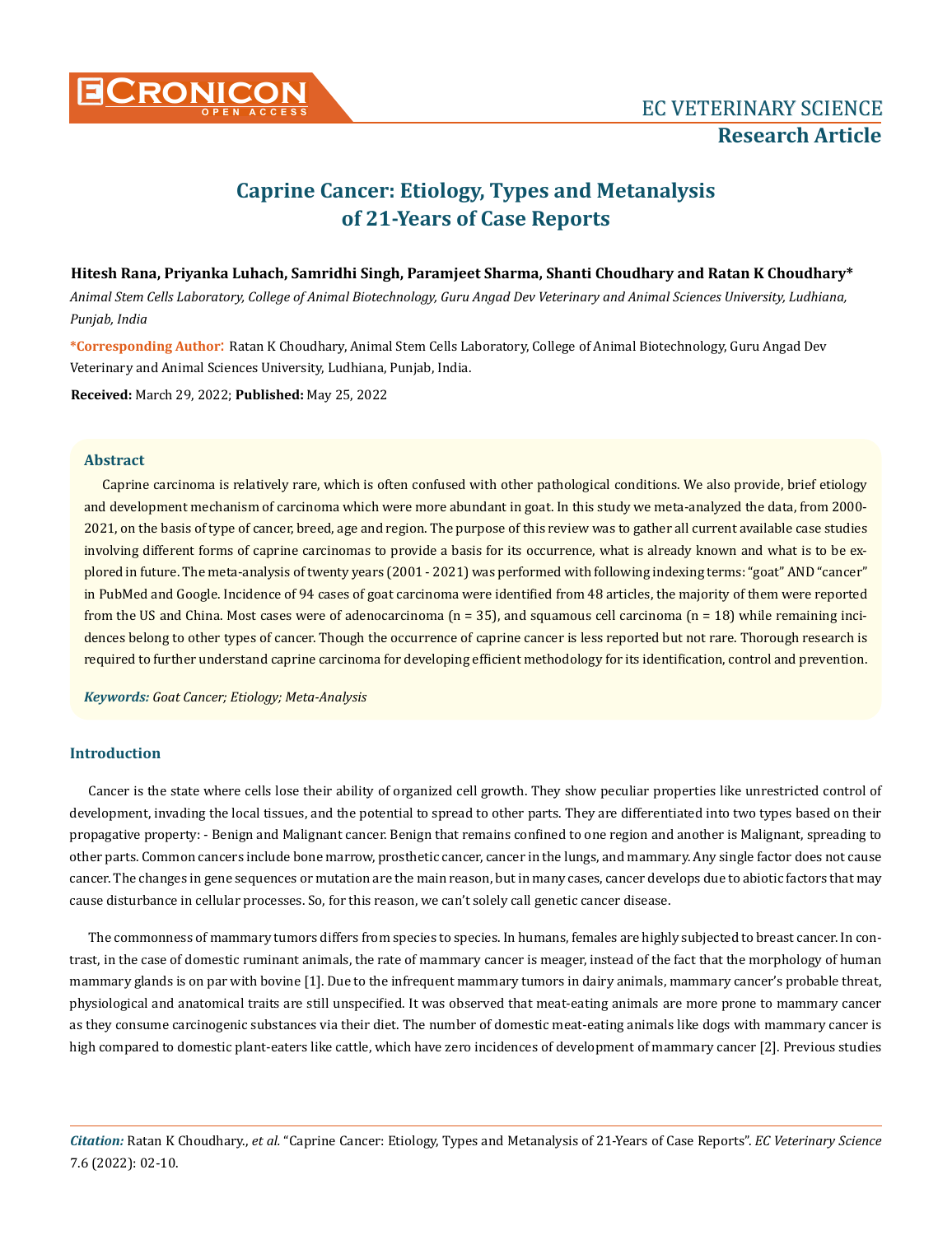have also shown that a high parity rate reduces the time of subjection of estrogen, and increased lactation reduces the risk of mammary carcinoma, nevertheless, the process behind this suppression is still not clear.

Goat also develops some types of cancer especially on location of skin which are less covered with hair and exposed to sun. Like skin on nose, eyelid, udder, under the tail and ears are the common spots for the goat that may develop cancer. Many other factors that can cause carcinoma in goats are, aflatoxins have been reported to cause cancer in goats [3]. Aflatoxins are produced as a secondary metabolite by the fungus *Aspergillus paraciticus,* and are a potent carcinogen for both humans and ruminants. Its exposure is highest in the tropical and subtropical regions, where conditions are suboptimal for food storage. There is also a viral etiology. When virus-like particles (compatible with type-D retrovirus) isolated from the nasal fluid of unhealthy goats are transferred to the healthy goat, the latter develop the tumor [4]. Thus, exposure to ultraviolet rays, type of skin pigmentation, age, and viral infection. U.V. radiation is now classified as a complete carcinogen, and it is harmful to humans and ruminants. Chronic exposure to U.V. radiation acts as a tumor initiator and tumor promoter [5]. In small domestic animals, tumors induced by U.V. rays are found where the skin is directly exposed, like eyes, nose, the tail [6,7].

## **Common cancer types in goat**

#### **Adenocarcinoma**

In caprine, the most common cancer found is adenocarcinoma, according to data from 2000 to 2022, and among Adenocarcinomas, Enzootic Nasal Adenocarcinoma (ENA) found most of them [8-13]. Adenocarcinoma is a subtype of carcinoma that begins from the glands [14]. Enzootic nasal adenocarcinoma (ENA) is also known as enzootic nasal tumor and infectious nasal adenopapilomatosis. It is a contagious tumor of the glandular cells of the nasal mucosa and histopathologically classified as low-grade adenocarcinoma [13,15,16]. This type of tumor rarely metastasizes to other organs [17]. Several studies showed that ENA is etiologically associated with the caprine nasal adenovirus (CNAV) [15] or enzootic nasal adenocarcinoma virus (ENAV) [17] or enzootic nasal tumor-2 (ENTV-2) [9] that are the type of retrovirus and closely related with Jaagsiekte Sheep Retrovirus (JSRV). These retroviruses prompt neoplastic growth of the mucosal gland from the ethmoidal part of the nasal cavity [17]. At necroscopy, the tumors which arise from the ethmoid mucosa can be unilateral or bilateral [13,18].

The incidence of mammary tumors in *caprine* is considered rare [19]. The low incidence of mammary tumors in ruminants is probably due to the high pregnancy rate [20]. Hormone such as estrogen is essential for the appropriate development of the mammary gland as it promotes epithelial cell proliferation and differentiation in healthy mammary glands [21]. Despite estrogen exposure being a significant risk factor for mammary tumors [23]. About 3 out of 4 cases of mammary tumors express E.R. (estrogen receptor) [24]. It plays a vital role in neoplasia and hyperplasia of mammary tissues, and increased parity reduces estrogen exposure. Hence, low exposure to estrogen reduces the incident rate of mammary cancer in goats [22]. A survey from 1935 to 1974 of screening cancer in goats was conducted in Africa, and none of the cancers were found as mammary cancer [25]. Another study in Veterinary Diagnostics Laboratory at Oregon State University examined only seven mammary adenocarcinomas out of 100 goats from 1987 to 2011 [26]. However, papilloma of the skin of the udder and teat is very common in goats [20].

#### **Clinical evaluation of cancer**

The goats were clinically examined at different parameters. In a study by G. Yi and co-workers, the clinical analysis included nasal discharge, coughing, difficulty breathing, swelling in body parts, and weight loss [13]. In many cases after the death of an animal, the autopsy was performed to examine the animal solely. The enlargement of organs was observed with other processed lesions for Histopathological examination. The microbial assessment was also done to determine the microbial source that may result in cancer development. A rare development of cancer and tuberculosis of the mammary gland was seen in 7 years old doe of breed Serrana which showed symptoms

*Citation:* Ratan K Choudhary., *et al.* "Caprine Cancer: Etiology, Types and Metanalysis of 21-Years of Case Reports". *EC Veterinary Science*  7.6 (2022): 02-10.

03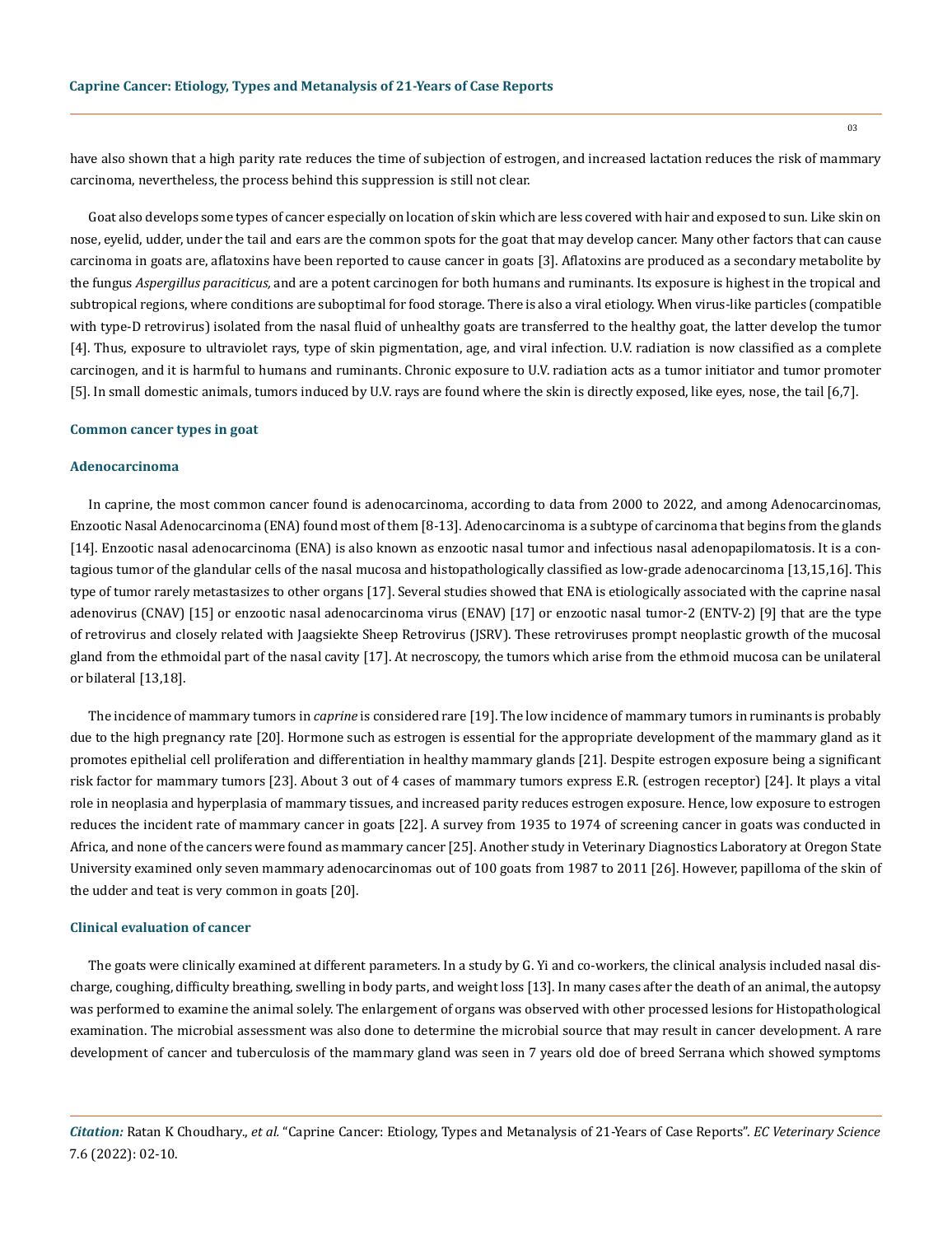like fever, coughing, udder enlargement, and dissection of mammary, lung, spleen, and mesentery showed the growth and similar kind of lesions [27]. A doe of age eight was found to have vaginal discharge, but no deformity was detected. It was further examined by ultrasound, which showed the presence of 2 types of tumors simultaneously: uterine adenocarcinoma and leiomyosarcoma [10]. A 4 years old goat was found to have malignant lymphoma with clinical signs of posterior ataxia that later resulted in paralysis [28]. A female goat two years of age could not conceive instead of breeding; usually, no defect in the estrous cycle can be seen with further ultrasonic examination. The right ovary was found to have increased in size and have multiple cysts [29].

As different forms of rare scientific information accumulate regarding the caprine carcinoma, scientist haven't hypothesized about their potential role in affecting caprine health. There are published case reports on different forms of caprine carcinoma. Limited literatures are available on caprine carcinoma. The purpose of current meta-analysis was to gather all current information on caprine carcinoma and evaluate its occurrence globally.

### **Metanalysis of 21 years of cancer reports of goat**

The literature search was conducted between February and march 2022 with restrictions on the timeline. We included articles from the year 2000 onwards only. Online electronic databases of PubMed and Google scholar were used for searching the required articles using search terms of *goat, cancer, tumor, metastasis* and, it was limited to carcinoma in goats. Using the "case reports" filter of PubMed, we further filtered our search results and narrowed them down to 74 articles, and after going through title and abstract we got only 48 articles related to our work.

#### **Data collection and study selection**

The papers were evaluated to determine whether they reported any case of caprine carcinoma. The defined search strategy gave 673 literatures from PubMed and 3000 literatures from Google scholar for a total of 3673 literatures analyzed for review. We analyzed incidents of caprine carcinoma from the year 2000 to 2022. After review of title and abstract, 3599 articles were removed for not aligning with our selection criterion (original case reports on caprine carcinoma)- leaving 74 articles for whole literature review. A complete analysis of all 74 publications lead to the removal of 26 literatures due to the major deficiency of analysis on caprine carcinoma (they were based on sheep carcinomas or, having inadequate information). The remaining 48 literatures were thoroughly reviewed for finding different types of carcinomas in goats. The references record of selected literatures were reviewed for additional information on its development, but no such information was figured out by this scheme. In summation, we present our review focused on caprine cancer, a first in the queue of meta-analysis. A flow chart of the data collection procedures and filters applied to sort out the relevant articles is given in figure 1.



*Figure 1: Methodology of data collection for the meta-analysis of caprine cancer of the last 21 years.*

*Citation:* Ratan K Choudhary., *et al.* "Caprine Cancer: Etiology, Types and Metanalysis of 21-Years of Case Reports". *EC Veterinary Science*  7.6 (2022): 02-10.

04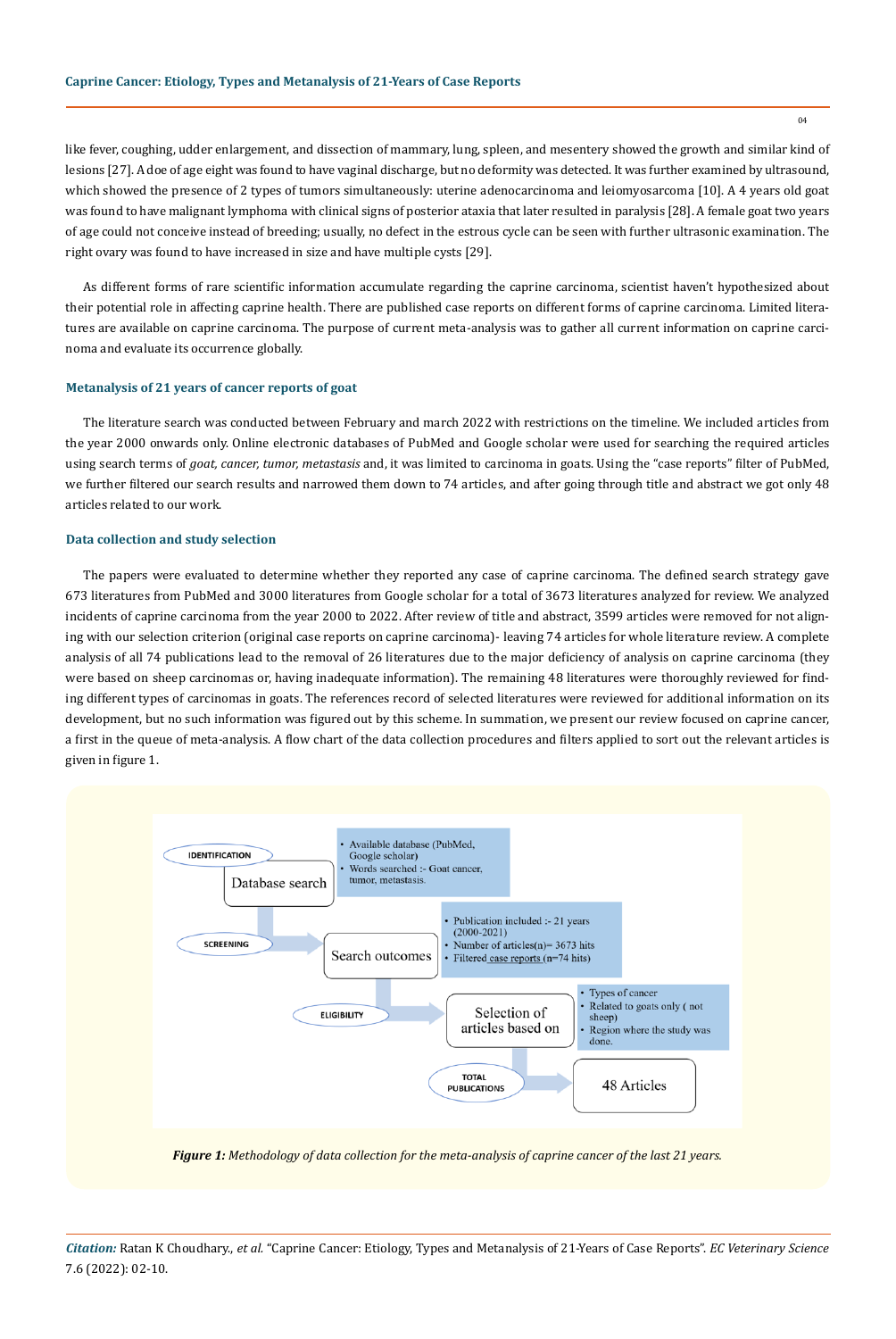#### **Results and Discussion**

Cancer is relatively rare in goats, and therefore most of the cases included in our study reported carcinoma for the first time. For metanalysis investigation, we included only the cases reported from different parts of the world. The initial search got 1888 hits from PubMed, which was reduced to 673 after using the timeline filter (2000 - 2021). On selecting case reports the hits restricted to only 74. After a brief review of the title and abstract, 24 articles were eliminated because they were not suitable for our study. The remaining 48 articles were analyzed to find the type of cancer, breed, age, country and year summarized in table 1.

Forty-eight studies were reviewed that particularly addressed caprine carcinoma and are summarized in table 1. Studies included in the review were published from 2000 to 2021. Existing study were mainly evolved from case reports.

| Year | $Case #$       | <b>Country</b>                                                |
|------|----------------|---------------------------------------------------------------|
| 2000 | $\mathbf{1}$   | USA [30]                                                      |
| 2001 | 8              | S. Africa [31], USA [32]                                      |
| 2005 | 3              | Italy [33,34] Click or tap here to enter text.                |
| 2006 | $\mathbf{1}$   | Germany [35]                                                  |
| 2007 | 5              | Spain [36,37], Iran [38], Switzerland [39]                    |
| 2008 | 7              | USA [40,41], Spain [42,43], Netherlands [44], Switzerland [8] |
| 2009 | 24             | USA [45], Germany [46,47], China [13]                         |
| 2010 | $\mathbf{1}$   | Germany [48]                                                  |
| 2011 | 4              | Germany [28,49], Turkey [50], USA [51],                       |
| 2014 | 4              | USA [12,29,52], Spain [27]                                    |
| 2015 | 13             | USA [53,54], Italy [55], Switzerland [56]                     |
| 2016 | $\mathbf{1}$   | USA [57]                                                      |
| 2017 | $\overline{2}$ | USA [10], Japan [11]                                          |
| 2018 | 2              | USA [58,59]                                                   |
| 2019 | 3              | USA [39,40,41,42] Austria [61]                                |
| 2020 | 3              | Germany [62], USA [63], Egypt [64]                            |
| 2021 | 12             | Iran [65], Egypt [66], Spain [9]                              |

*Table 1: Summary of the reports (year wise) of caprine cancer retrieved from the databases ranging from 2000 - 2021.*

The systematic review of 48 studies and meta- analysis of 94 cancer affected goats from 2000 to 2021 is the thorough meta-analysis to the best of our awareness evaluating the occurrence of carcinomas in the goats. Our meta-analysis indicates the higher occurrence of adenocarcinoma (37.2%), which was majorly reported in Nanjiyang breed [8-10,12-15,36], followed by squamous cell carcinoma (19.1%) reported in Tswsana breed [32,33,54] and other forms of cancer (43.7%) in different breeds. No direct and indirect correlation was observed in breed and type of cancer or breed and region. Most common clinical symptoms reported in different cases was nasal discharge and loss of appetite. Most of the affected goats were subjected to euthanasia, due to deterioration of goat health. There was inadequate data to establish any possible cause and development of carcinoma in goats. Despite the non-uniform and irregular variations in different data, this analysis can guide further clinical and oncological studies.

The occurrence of carcinomas in goats are not well documented in the literatures; However, there is so much to know about the cancers in goats. As exploration in the goat cancer development and its possible factors will be done, novel evidences will bridge the gaps in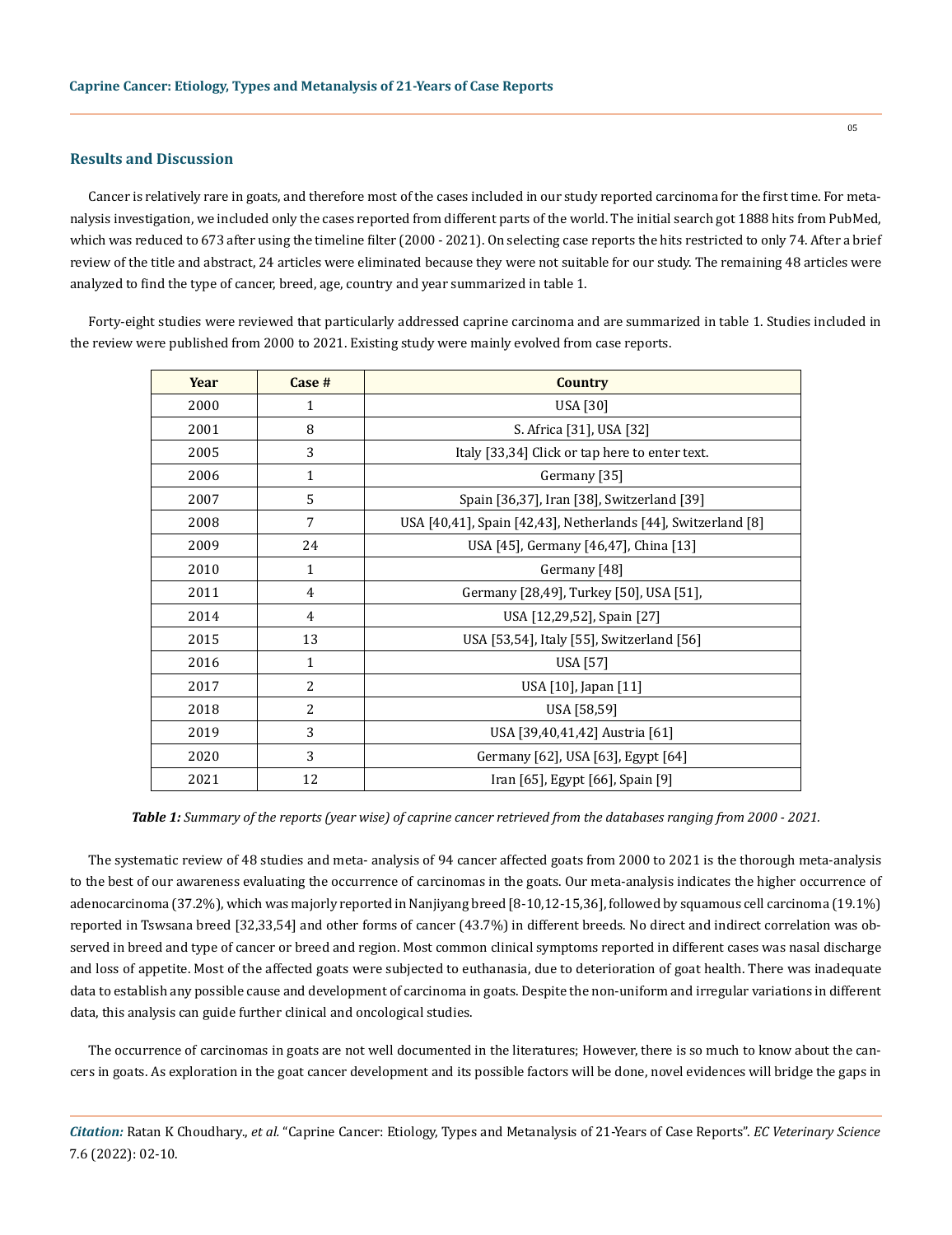its full understanding, it will be vital for veterinarians as well as goat farmers to be aware of their occurrence and to decode their possible implications on the health of their livestock. On identification of possible cancer triggering factors in goats and its elimination can be practiced and a pivotal contribution can be made in improving their growth and health. Meta-analysis of incidence of goat carcinoma in last 21 years reported in the literature has been shown in figure 2.



*Figure 2: Country wise number of goat carcinoma reported in the literature in the last 21 years.*

Different forms of cancers in goats have been reported since long and, there still left a strong need for ample research to further identify and characterize the development of different carcinomas during the life time of goats, most paramount is their development and possible treatments for protecting goats. Because of scarcity of study in this domain, there is more to be done in coming years. Our review team is currently addressing the gaps in different literatures majorly focused on different types of carcinomas and starting to address questions linked to factors influencing carcinoma development and its scarce occurrence. Although wide variety of carcinomas were reported in different goats. But the mechanism surrounding their occurrence is still not known and has promising possibilities of further scientific interpretation and encourage future research ventures targeted on improving goat health. As more information is decoded on caprine cancer, we can initiate to answer the newly developed questions: What triggers cancer development in goats, how are they involved in development of cancer, how different forms of cancer occur in goats, why scarce occurrence of cancer in goats, what is the cancer age of goats? More specifically, how they develop in different organs of goat's body? Do poor managing practices and epigenetic factors influence its development? As observed in area graph the uneven representation of carcinoma occurrence indicates the lack of data or might be goats utilized for meat purposes at early age.

The occurrence of different forms of carcinomas in goats and its rare reporting opens new avenues for exploration and creation of advance scientific knowledge in caprine carcinoma. However uneven reporting of data creates a big pothole in understanding its development and possible ways of finding its cure. To date, most records are only restricted to its occurrence in different forms and has further required to dig in to the exact mechanism of development that results due to the different external as well as genetic factors. In future, most researches likely to be centered on its development and root causes triggering it.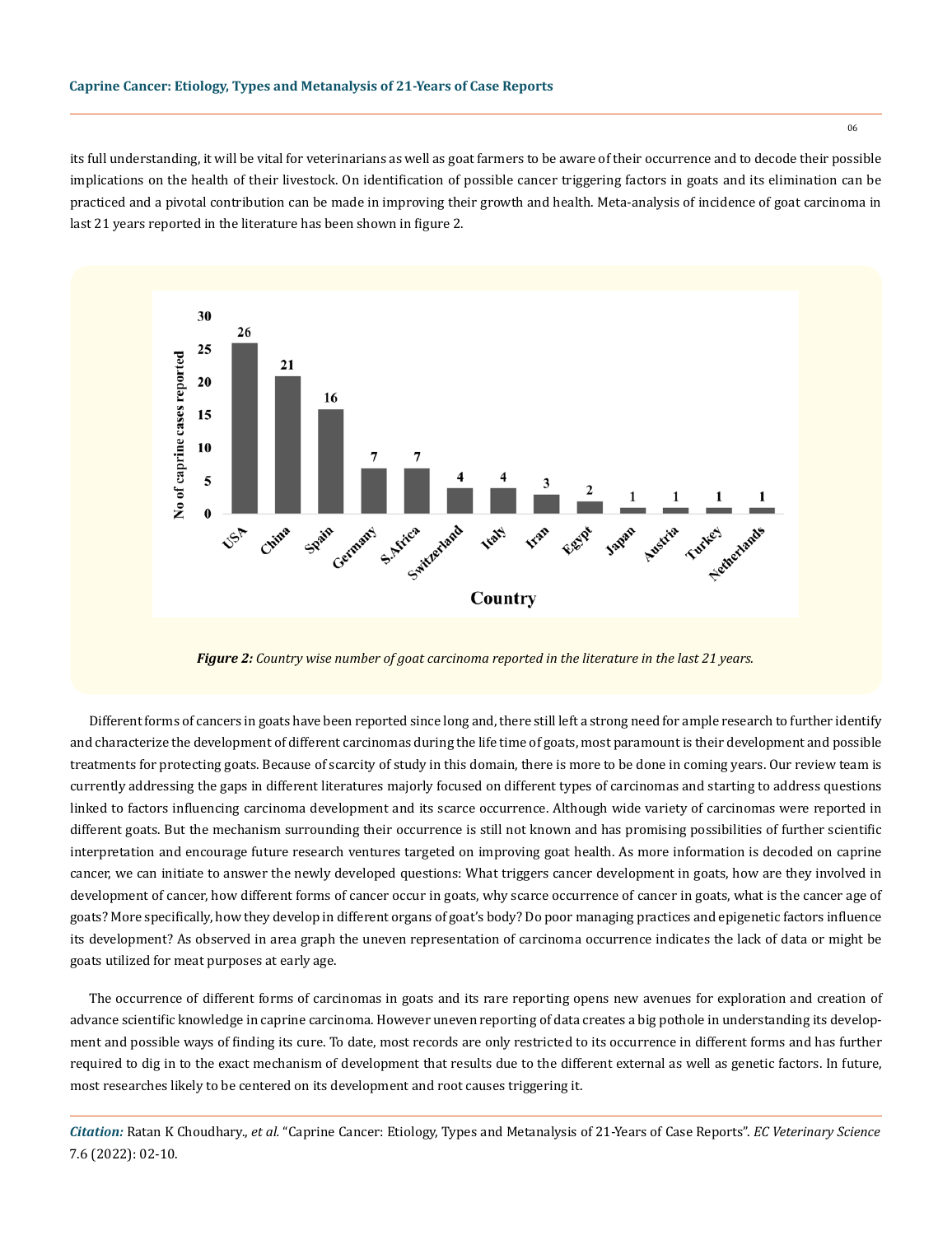## **Bibliography**

- 1. [Mihevc SP and Dovč P. "Mammary Tumors in Ruminants".](https://www.researchgate.net/publication/259717467_Mammary_tumors_in_ruminants) *Acta Argiculturae Slovenica* 102.2 (2013): 83-86.
- 2. Choudhary RK., *et al*[. "Mucin 1 Aberrently Expresses in Goat Mammary Carcinoma".](https://medcraveonline.com/JSRT/mucin-1-aberrantly-expresses-in-goat-mammary-carcinoma.html) *Journal of Stem Cell Research and Therapeutics* [2.4 \(2017\): 0072.](https://medcraveonline.com/JSRT/mucin-1-aberrantly-expresses-in-goat-mammary-carcinoma.html)
- 3. Williams JH., *et al*[. "Human Aflatoxicosis in Developing Countries: A Review of Toxicology, Exposure, Potential Health Consequences,](https://pubmed.ncbi.nlm.nih.gov/15531656/)  and Interventions". *[American Journal of Clinical Nutrition](https://pubmed.ncbi.nlm.nih.gov/15531656/)* 80.5 (2004): 1106-1122.
- 4. De las Heras M., *et al*[. "Experimental Transmission of Enzootic Intranasal Tumors of Goats".](https://pubmed.ncbi.nlm.nih.gov/7725594/) *Veterinary Pathology* 32.1 (1995): 19-23.
- 5. D'Orazio J., *et al*. "UV Radiation and the Skin". *[International Journal of Molecular Sciences](https://www.ncbi.nlm.nih.gov/pmc/articles/PMC3709783/)* 14.6 (2013): 12222-12248.
- 6. Ficken MD., *et al*[. "Papilloma-Squamous Cell Carcinoma of the Udder of a Saanen Goat".](https://pubmed.ncbi.nlm.nih.gov/6618979/) *Journal of the American Veterinary Medical Association* [183.4 \(1983\): 467.](https://pubmed.ncbi.nlm.nih.gov/6618979/)
- 7. [Ramadan RO. "Squamous Cell Carcinoma of the Perineum of the Goat".](https://www.sciencedirect.com/science/article/abs/pii/S0007193517352922) *British Veterinary Journal* 131.3 (1975): 347-350.
- 8. Braun U., *et al*[. "Intraokuläre Blutung Bei Einer Ziege Mit Thrombozytopenie Und Karzinommetastase in Der Iris".](https://www.researchgate.net/publication/224837108_Intraokulare_Blutung_bei_einer_Ziege_mit_Thrombozytopenie_und_Karzinommetastase_in_der_Iris) *Schweizer Archiv fur Tierheilkunde* [150.7 \(2008\): 359-362.](https://www.researchgate.net/publication/224837108_Intraokulare_Blutung_bei_einer_Ziege_mit_Thrombozytopenie_und_Karzinommetastase_in_der_Iris)
- 9. De las Heras M., *et al*[. "Exogenous Small Ruminant Betaretrovirus Envelope Protein Is Detected in Draining Lymph Nodes in Conta](https://pubmed.ncbi.nlm.nih.gov/33357120/)[gious Respiratory Tumors of Sheep and Goats".](https://pubmed.ncbi.nlm.nih.gov/33357120/) *Veterinary Pathology* 58.2 (2021): 361-368.
- 10. Dockweiler JC., *et al*[. "Tumor Collision of Uterine Adenocarcinoma and Leiomyosarcoma in a Goat".](https://pubmed.ncbi.nlm.nih.gov/28423988/) *Journal of Veterinary Diagnostic Investigation* [29.5 \(2017\): 696-699.](https://pubmed.ncbi.nlm.nih.gov/28423988/)
- 11. Kawashima M., *et al*[. "Endometrial Adenocarcinoma with Choriocarcinomatous Differentiation in the Uterus of a Goat".](https://www.ncbi.nlm.nih.gov/pmc/articles/PMC5487789/) *Journal of [Veterinary Medical Science](https://www.ncbi.nlm.nih.gov/pmc/articles/PMC5487789/)* 79.6 (2017): 1091-1095.
- 12. [Yau W and Rissi DR. "Cholecystic Adenocarcinoma and Pancreatic Insulinomas in a Goat".](https://pubmed.ncbi.nlm.nih.gov/25274741/) *Journal of Veterinary Diagnostic Investigation* [26.6 \(2014\): 827-831.](https://pubmed.ncbi.nlm.nih.gov/25274741/)
- 13. Yi G., *et al*[. "Descriptive Study of Enzootic Nasal Adenocarcinoma in Goats in Southwestern China".](https://pubmed.ncbi.nlm.nih.gov/20180924/) *Transboundary and Emerging Diseases* [57.3 \(2010\): 197-200.](https://pubmed.ncbi.nlm.nih.gov/20180924/)
- 14. Nakhaie M., *et al*[. "The Role of Viruses in Adenocarcinoma Development".](https://pubmed.ncbi.nlm.nih.gov/33091575/) *Infection, Genetics and Evolution* 86 (2020): 104603.
- 15. De las Heras M., *et al*[. "Enzootic Nasal Adenocarcinoma of Sheep and Goats".](https://link.springer.com/chapter/10.1007/978-3-642-55638-8_8) *Current Topics in Microbiology and Immunology* 275 [\(2003\): 201-223.](https://link.springer.com/chapter/10.1007/978-3-642-55638-8_8)
- 16. Scocco Mariotti P., *et al*[. "Origin of Enzootic Intranasal Tumor in the Goat \(Capra Hircus\): A Glycohistochemical Approach".](https://pubmed.ncbi.nlm.nih.gov/11199170/) *Veterinarski Arhiv* [38 \(2001\): 98-104.](https://pubmed.ncbi.nlm.nih.gov/11199170/)
- 17. Özmen Ö., *et al*[. "Clinical, Pathological, Immunohistochemical and Ultrastructural Observations on Enzootic Nasal Adenocarcinoma](https://www.researchgate.net/publication/286177846_Clinical_Pathological_Immunohistochemical_and_Ultrastructural_Observations_on_Enzootic_Nasal_Adenocarcinoma_in_Five_Goats)  in Five Goats". *[Kafkas Universitesi Veteriner Fakültesi Dergisi](https://www.researchgate.net/publication/286177846_Clinical_Pathological_Immunohistochemical_and_Ultrastructural_Observations_on_Enzootic_Nasal_Adenocarcinoma_in_Five_Goats)* 14.4 (2010): 633-639.
- 18. [De Las Heras Garcia De Jalon JA and Sharp JMM. "Pathology of Enzootic Intranasal Tumor in Thirty-Eight Goats".](https://pubmed.ncbi.nlm.nih.gov/1771737/) *Veterinary Pathology* [28.6 \(1991\): 474-481.](https://pubmed.ncbi.nlm.nih.gov/1771737/)
- 19. [Singh B and Iyer PKR. "Mammary Intraductal Carcinoma in Goats \(Capra Hircus\)".](https://pubmed.ncbi.nlm.nih.gov/29883991/) *Veterinary Pathology* 9.6 (1972): 441-446.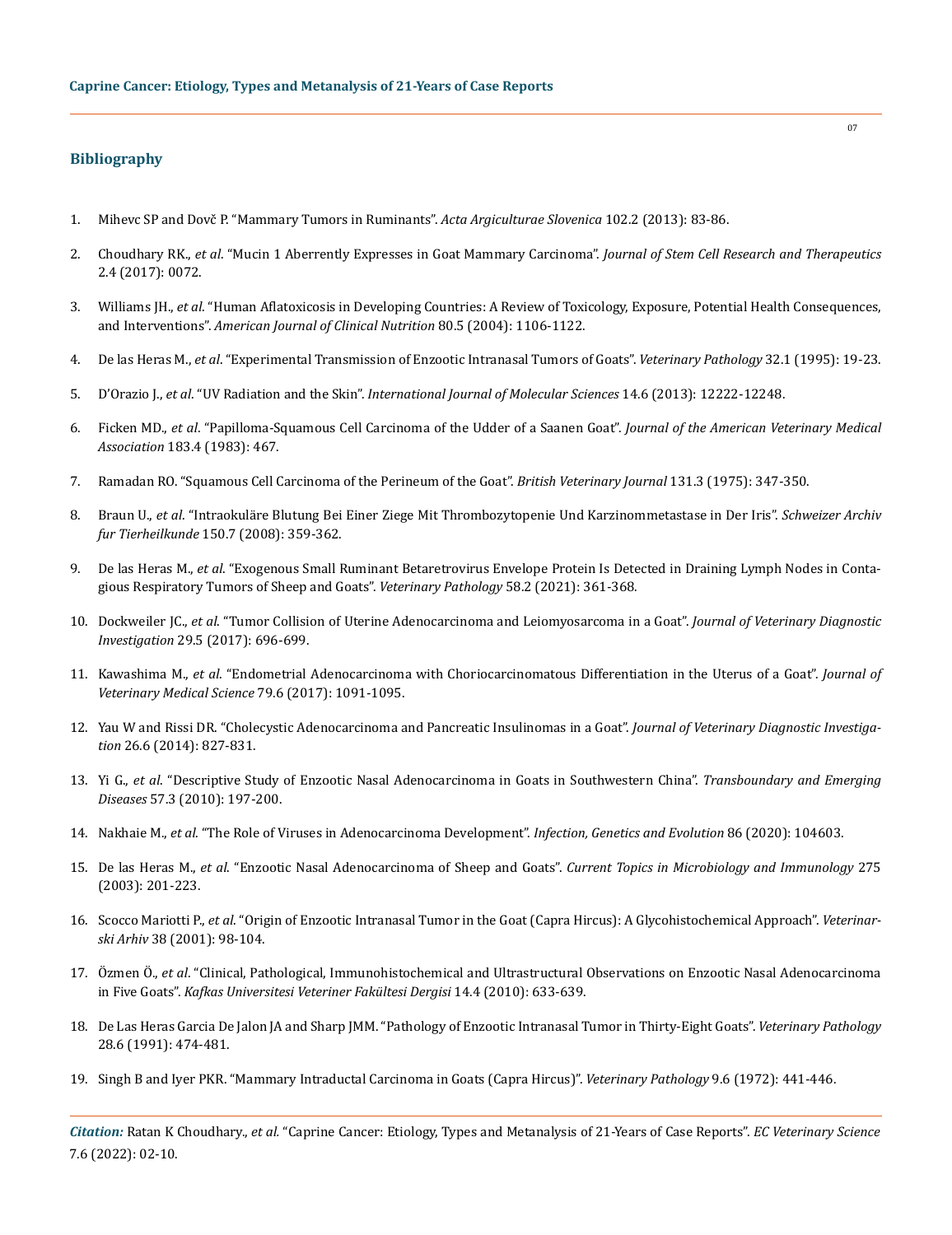- 20. [Prpar Mihevc S and Dovč P. "Mammary Tumors in Ruminants".](https://www.researchgate.net/publication/259717467_Mammary_tumors_in_ruminants) *Acta Agriculturae Slovenica* 102.2 (2013): 83-86.
- 21. Bocchinfuso WP., *et al*[. "Induction of Mammary Gland Development in Estrogen Receptor-α Knockout Mice".](https://academic.oup.com/endo/article/141/8/2982/2988701) *Endocrinology* 141.8 [\(2000\): 2982-2994.](https://academic.oup.com/endo/article/141/8/2982/2988701)
- 22. [Choudhary RK. "Mucin 1 Aberrantly Expresses in Goat Mammary Carcinoma".](https://medcraveonline.com/JSRT/mucin-1-aberrantly-expresses-in-goat-mammary-carcinoma.html) *Journal of Stem Cell Research and Therapeutics* 2.4 [\(2017\).](https://medcraveonline.com/JSRT/mucin-1-aberrantly-expresses-in-goat-mammary-carcinoma.html)
- 23. Simões BM., *et al*[. "Effects of Estrogen on the Proportion of Stem Cells in the Breast".](https://link.springer.com/article/10.1007/s10549-010-1169-4) *Breast Cancer Research and Treatment* 129.1 [\(2011\): 23-35.](https://link.springer.com/article/10.1007/s10549-010-1169-4)
- 24. [Ali S and Coombes RC. "Endocrine-Responsive Breast Cancer and Strategies for Combating Resistance".](https://pubmed.ncbi.nlm.nih.gov/12635173/) *Nature Reviews Cancer* 2.2 [\(2002\): 101-112.](https://pubmed.ncbi.nlm.nih.gov/12635173/)
- 25. [Bastianello SS. "A Survey of Neoplasia in Domestic Species over a 40-Year Period from 1935 to 1974 in the Republic of South Africa.](https://pubmed.ncbi.nlm.nih.gov/6877789/)  III. Tumours Occurring in Pigs and Goats". *[Onderstepoort Journal of Veterinary Research](https://pubmed.ncbi.nlm.nih.gov/6877789/)* 50.3 (1983): 25-28.
- 26. [Lohr CV. "One Houndred Two Tumors in 100 Goats \(1987-2011\)".](https://pubmed.ncbi.nlm.nih.gov/23341420/) *Domestic Mammal Disease. Veterinary Pathology* 50.4 (2012): 668- [675.](https://pubmed.ncbi.nlm.nih.gov/23341420/)
- 27. Quintas H., *et al*[. "Coexistence of Tuberculosis and Mammary Carcinoma in a Goat".](https://pubmed.ncbi.nlm.nih.gov/24888466/) *Reproduction in Domestic Animals* 49.4 (2014): [606-610.](https://pubmed.ncbi.nlm.nih.gov/24888466/)
- 28. Braun U., *et al*[. "Nachhandparese Infolge Eines Malignen Lymphoms Bei Einer Ziege".](https://sat.gstsvs.ch/fileadmin/media/pdf/archive/2011/03/SAT153030123.pdf) *Schweizer Archiv fur Tierheilkunde* 153.3 (2011): [123-126.](https://sat.gstsvs.ch/fileadmin/media/pdf/archive/2011/03/SAT153030123.pdf)
- 29. Mobley JL., *et al*. "Pathology in Practice". *[Journal of the American Veterinary Medical Association](https://pubmed.ncbi.nlm.nih.gov/24697765/)* 244.10 (2014): 1159-1161.
- 30. Whitney KM., *et al*[. "Caprine Genital Leiomyosarcoma".](https://pubmed.ncbi.nlm.nih.gov/10643987/) *Veterinary Pathology* 37.1 (2000): 89-94.
- 31. [Allison N and Fritz DL. "Cutaneous Mast Cell Tumour in a Kid Goat".](https://www.semanticscholar.org/paper/Cutaneous-mast-cell-tumour-in-a-kid-goat-Allison-Fritz/b4b29a0bc33c1f1c62850b4d2a61698760dcecd9) *Veterinary Record* 149.18 (2001): 560-561.
- 32. [Baipoledi EK. "A Case of Caprine Perineal Squamous Cell Carcinoma in Botswana".](https://pubmed.ncbi.nlm.nih.gov/11811706/) *Journal of the South African Veterinary Association*  [72.3 \(2001\): 165-166.](https://pubmed.ncbi.nlm.nih.gov/11811706/)
- 33. Marà M., *et al*[. "Spontaneous Ocular Squamous Cell Carcinoma in Twin Goats: Pathological and Biomolecular Studies".](https://pubmed.ncbi.nlm.nih.gov/15629484/) *Journal of Comparative Pathology* [132.1 \(2005\): 96-100.](https://pubmed.ncbi.nlm.nih.gov/15629484/)
- 34. D'Angelo A., *et al*. "Astrocytoma in a Chamois". *[Schweizer Archiv fur Tierheilkunde](https://pubmed.ncbi.nlm.nih.gov/16259411/)* 147.10 (2005): 453-455.
- 35. Geisel O., *et al*[. "\[Mesenchymal Tumor in a Female Chamois. A Case Report\]".](https://pubmed.ncbi.nlm.nih.gov/17009723/) *Berliner und Munchener tierarztliche Wochenschrift* [119.7-8 \(2006\): 360-362.](https://pubmed.ncbi.nlm.nih.gov/17009723/)
- 36. Ortín A., *et al*[. "Bronchioloalveolar Carcinoma Not Related to Jaagsiekte Sheep Retrovirus in a Goat".](https://pubmed.ncbi.nlm.nih.gov/17846248/) *Veterinary Pathology* 44.5 (2007): [710-712.](https://pubmed.ncbi.nlm.nih.gov/17846248/)
- 37. Ramírez GA., *et al*[. "Malignant Peripheral Nerve Sheath Tumour \(Malignant Schwannoma\) in the Diaphragm of a Goat".](https://pubmed.ncbi.nlm.nih.gov/17645892/) *Journal of [Comparative Pathology](https://pubmed.ncbi.nlm.nih.gov/17645892/)* 137.2-3 (2007): 137-141.
- 38. Raoofi A., *et al*[. "Transitional Cell Papilloma and Leiomyoma of the Urinary Bladder in Two Goats".](https://pubmed.ncbi.nlm.nih.gov/17220524/) *Veterinary Record* 160.2 (2007): [56-57.](https://pubmed.ncbi.nlm.nih.gov/17220524/)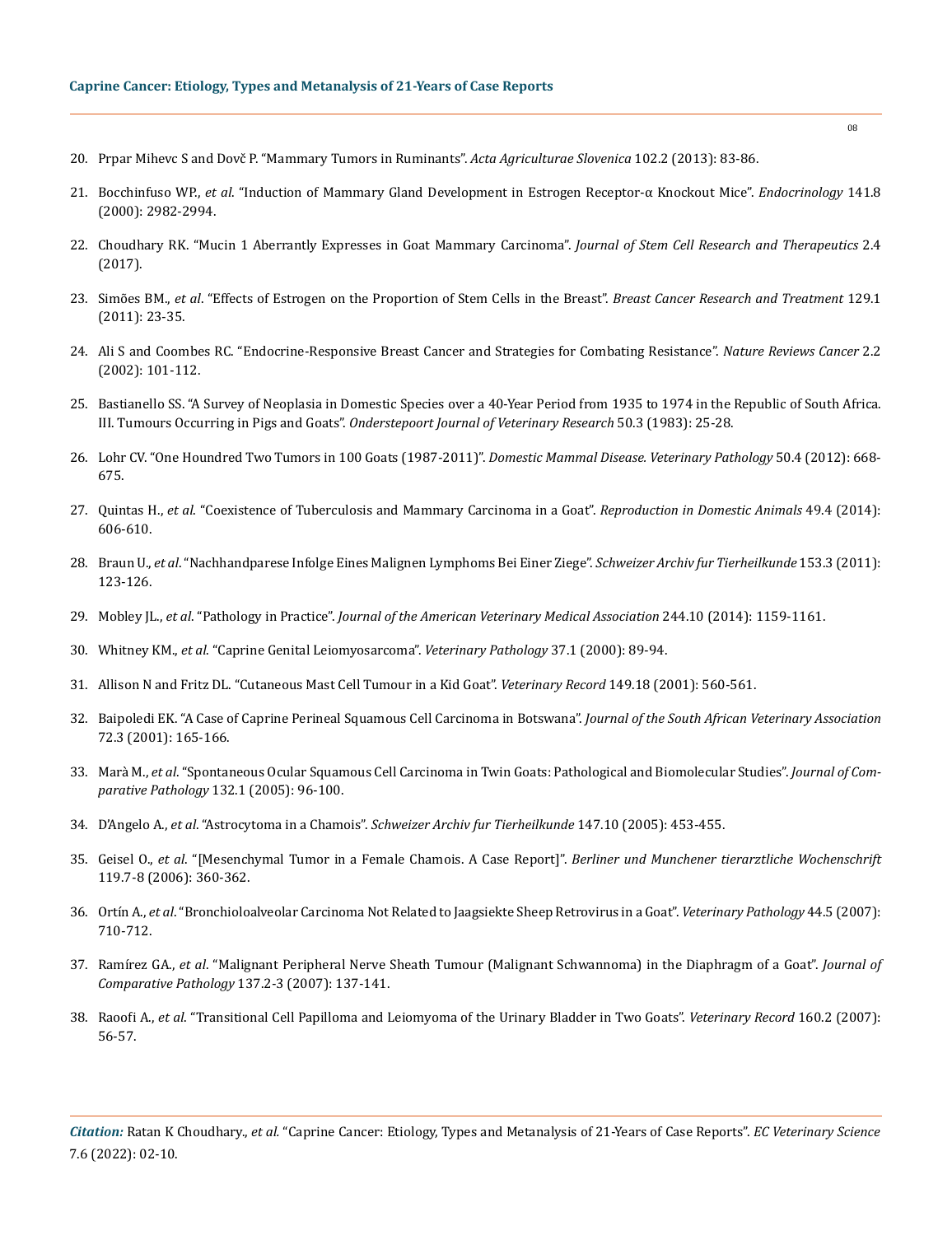- 39. Pfister P., *et al*[. "Pollakisuria in a Dwarf Goat Due to Pathologic Enlargement of the Uterus".](https://pubmed.ncbi.nlm.nih.gov/17970288/) *Veterinary Quarterly* 29.3 (2007): 112-116.
- 40. Mavangira V., *et al*[. "Malignant Melanoma of the Horn Base in a Pygora Goat".](https://pubmed.ncbi.nlm.nih.gov/18182522/) *Journal of Veterinary Diagnostic Investigation* 20.1 [\(2008\): 104-107.](https://pubmed.ncbi.nlm.nih.gov/18182522/)
- 41. [Uzal FA and Puschner B. "Cervical Leiomyoma in an Aged Goat Leading to Massive Hemorrhage and Death".](https://pubmed.ncbi.nlm.nih.gov/18309748/) *The Canadian Veterinary [Journal = La Revue Veterinaire Canadienne](https://pubmed.ncbi.nlm.nih.gov/18309748/)* 49.2 (2008): 177-179.
- 42. Velarde R., *et al*[. "KIT-Positive Gastrointestinal Stromal Tumours in Two Spanish Ibex \(Capra Pyrenaica Hispanica\)".](https://www.sciencedirect.com/science/article/abs/pii/S1090023307002055) *Veterinary Journal* [177.3 \(2008\): 445-447.](https://www.sciencedirect.com/science/article/abs/pii/S1090023307002055)
- 43. Monteagudo LV., *et al*[. "Bilateral Leydig Cell Tumor in a Six-Year-Old Intersex Goat Affected by Polled Intersex Syndrome".](https://pubmed.ncbi.nlm.nih.gov/18192573/) *Veterinary Pathology* [45.1 \(2008\): 42-45.](https://pubmed.ncbi.nlm.nih.gov/18192573/)
- 44. Hogendoorn MP., *et al*[. "\[Paratesticular Sclerosing Rhabdomyosarcoma in a Testicle of a Nubian Goat\]".](https://pubmed.ncbi.nlm.nih.gov/18975625/) *Tijdschr Diergeneeskd* 133.20 [\(2008\): 850-852.](https://pubmed.ncbi.nlm.nih.gov/18975625/)
- 45. [Reed SD and Bauer RW. "Pituitary Acidophil Macroadenoma in a Pygmy Goat \(Capra Hircus Hircus\)".](https://pubmed.ncbi.nlm.nih.gov/19286511/) *Journal of Veterinary Diagnostic Investigation* [21.2 \(2009\): 262-266.](https://pubmed.ncbi.nlm.nih.gov/19286511/)
- 46. Braun U., *et al*[. "Ultraschall- Und CT-Befunde Bei Einer Ziege Mit Thymom Im Mediastinum".](https://www.researchgate.net/publication/248779627_Ultraschall-_und_CT-Befunde_bei_einer_Ziege_mit_Thymom_im_Mediastinum) *Schweizer Archiv fur Tierheilkunde* 151.7 [\(2009\): 332-335.](https://www.researchgate.net/publication/248779627_Ultraschall-_und_CT-Befunde_bei_einer_Ziege_mit_Thymom_im_Mediastinum)
- 47. Braun U., *et al*[. "Ultraschallbefunde Bei Einer Ziege Mit Aszites Infolge Mesotheliom".](https://sat.gstsvs.ch/fileadmin/media/pdf/archive/2009/08/SAT151080397.pdf) *Schweizer Archiv fur Tierheilkunde* 151.8 (2009): [397-400.](https://sat.gstsvs.ch/fileadmin/media/pdf/archive/2009/08/SAT151080397.pdf)
- 48. Schmid T., *et al*. "Chondrosarcoma in the Humerus of a Goat". *[Veterinary and Comparative Orthopaedics and Traumatology](https://pubmed.ncbi.nlm.nih.gov/20585719/)* 23.4 [\(2010\): 273-276.](https://pubmed.ncbi.nlm.nih.gov/20585719/)
- 49. Braun U., *et al*[. "Extraskeletal Osteosarcoma of the Thorax in a Goat: Case Report".](https://bmcvetres.biomedcentral.com/articles/10.1186/1746-6148-7-55) *BMC Veterinary Research* (2011): 7.
- 50. [Ozmen O and Haligur M. "A Case of Xanthoma in a Saanen Goat".](https://pubmed.ncbi.nlm.nih.gov/21883545/) *Veterinary Dermatology* 23.2 (2012).
- 51. Valentine BA., *et al*[. "Exophthalmos Due to Multicentric B-Cell Lymphoma in a Goat".](https://www.ncbi.nlm.nih.gov/pmc/articles/PMC3215472/) *The Canadian Veterinary Journal = La Revue Veterinaire Canadienne* [52.12 \(2011\): 1350-1352.](https://www.ncbi.nlm.nih.gov/pmc/articles/PMC3215472/)
- 52. Canisso IF., *et al*[. "Bilateral Sertoli and Interstitial Cell Tumours in Abdominal Testes of a Goat with Polled Intersex Syndrome \(PIS\)".](https://pubmed.ncbi.nlm.nih.gov/25219569/)  *[Reproduction in Domestic Animals](https://pubmed.ncbi.nlm.nih.gov/25219569/)* 49.6 (2014): e64-e69.
- 53. Stern AW., *et al*[. "Signet-Ring Cell Carcinoma in a Goat".](https://pubmed.ncbi.nlm.nih.gov/25651076/) *Veterinary Quarterly* 35.2 (2015): 111-115.
- 54. Gibbons PM., *et al*[. "Presentation, Treatment, and Outcome of Squamous Cell Carcinoma in the Perineal Region of 9 Goats".](https://pubmed.ncbi.nlm.nih.gov/26483578/) *The Cana[dian Veterinary Journal = La Revue Veterinaire Canadienne](https://pubmed.ncbi.nlm.nih.gov/26483578/)* 56.10 (2015): 1043-1047.
- 55. Scaglione FE., *et al*[. "Ameloblastic Fibroma in an Alpine Chamois \(Rupicapra Rupicapra\)".](https://pubmed.ncbi.nlm.nih.gov/25660399/) *Research in Veterinary Science* 99 (2015): [196-198.](https://pubmed.ncbi.nlm.nih.gov/25660399/)
- 56. Trösch L., *et al*[. "Sonographic Findings in Two Miniature Goats with Metastatic Bile Duct Carcinoma".](https://www.researchgate.net/publication/282936140_Sonographic_findings_in_two_miniature_goats_with_metastatic_bile_duct_carcinoma) *Schweizer Archiv für Tierheilkunde* [157.9 \(2015\): 513-518.](https://www.researchgate.net/publication/282936140_Sonographic_findings_in_two_miniature_goats_with_metastatic_bile_duct_carcinoma)
- 57. Ruby RE., *et al*. "Pathology in Practice". *[Journal of the American Veterinary Medical Association](https://pubmed.ncbi.nlm.nih.gov/26799103/)* 248.1 (2016): 63-65.

09